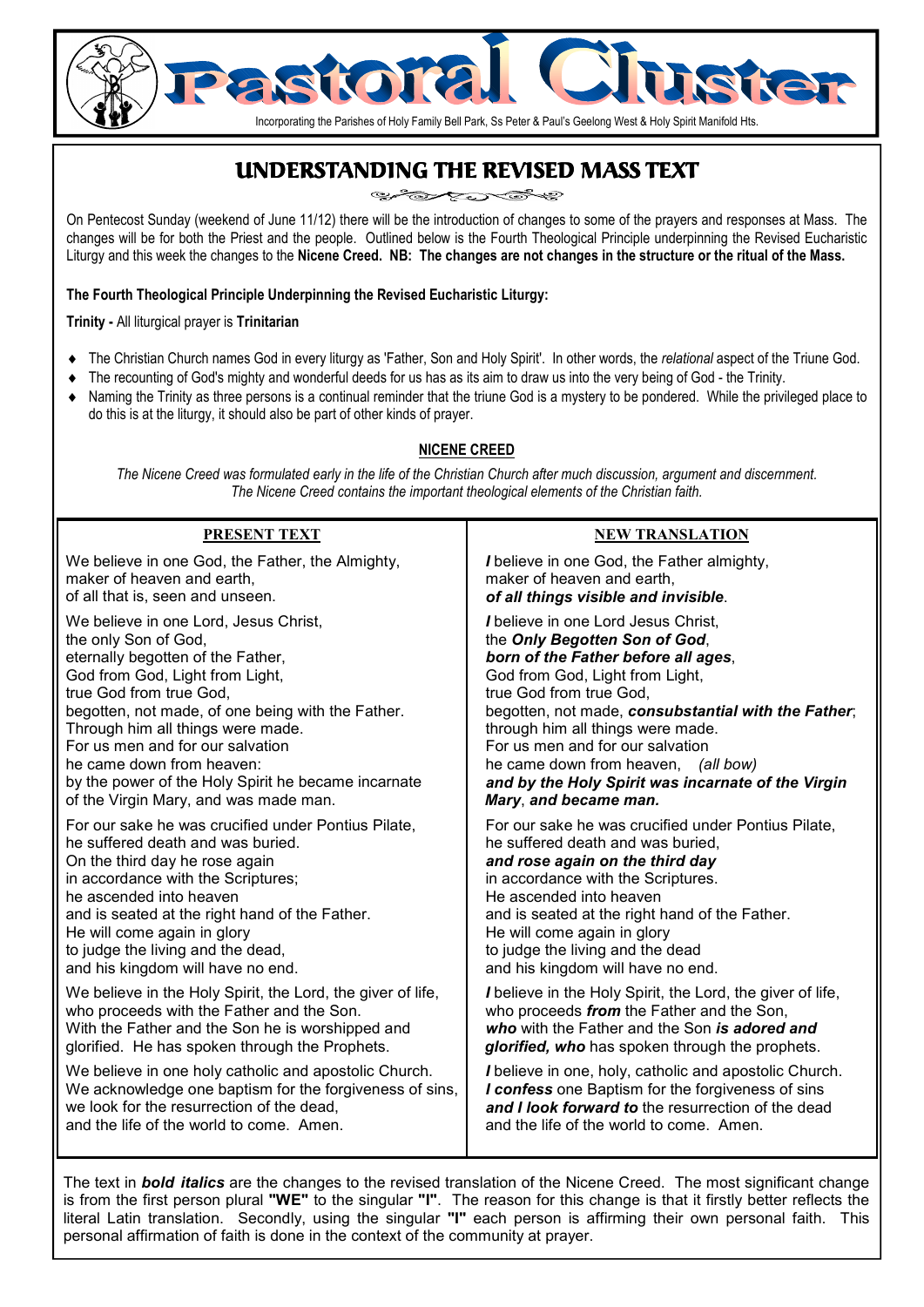# The Pastoral Cluster at Prayer

# WEEKEND MASSES:

*English… 8am and 9.30am (Sunday) 6.00pm Sat 5.00pm Sat* 

**Holy Family, Bell Park: Holy Spirit, Manifold Hts: Ss Peter & Paul's, Geelong West:**

 *11am - 1st, 3rd & 5th Sundays 11am - 2nd and 4th Sundays 9.30am - Italian Mass at St Patrick's* 

*Croatian… 11.30am (1,3,4,5th Sunday), 12.30pm (2nd Sunday) - Slovenian…11.30am (2nd Sunday)* 

WEEKDAY MASSES:

| <b>Holy Family:</b>           | 9.15am Tues, 9.15am Thurs                                            |  |
|-------------------------------|----------------------------------------------------------------------|--|
| <b>Holy Spirit:</b>           | 9.00am Wed, 11am Fri and 9am Sat. Reconciliation after Saturday Mass |  |
| <b>Ss Peter &amp; Paul's:</b> | 7.30pm Thurs                                                         |  |

**Grace McKellar Centre:** 10.15am - 1st, 3rd, 5th Tues; **Maryville Nursing Home:** 11am Tues; **Multicultural Centre:** 1.30pm - 1st Fri **Vincentian Village:** 3.00pm -Mon

#### COMMUNAL PRAYER:

| Mon   | Holy Family Women's Prayer Group   |
|-------|------------------------------------|
| Tues  | <b>Meditation Group</b>            |
| Wed   | Prayer of the Church               |
| Wed   | Holy Family Women's Prayer Group   |
| Thurs | <b>Italian Prayer Group</b>        |
| Fri   | Adoration of the Blessed Sacrament |
| Fri   | <b>Divine Mercy</b>                |
| Sat   | Rosary                             |

**Fri...** *Adoration of the Blessed Sacrament After 11am Mass Holy Spirit Church*  **Fri...** *Divine Mercy 3.00pm Holy Spirit Church* 

**Mon...** *Holy Family Women's Prayer Group 10.00am Holy Family Community Centre*  **Tues...** *Meditation Group 5.30pm Holy Family Community Centre*  **Holy Spirit Church Wed...** *Holy Family Women's Prayer Group 10.00am Holy Family Community Centre*  **Thurs...** *Italian Prayer Group 10.00am St Patrick's Chapel*  **Holy Spirit Church** 

#### **OUR LADY'S STATUE:**

*If anyone would like to have our Lady's Statue or if you could spare an hour a month to help Tina Montalto, ph 5278 9314. May 23: Cartwright family, 66 Drysdale Ave; May 30: Wilson family, 12 Gladstone Ave.* 

# **AS A COMMUNITY WE PRAY FOR:**

**RECENT DEATHS:** John McDonald, Bob Davis, Bridget (Bridie) Ryan

**ONE MONTH:** Matteo Alvaro

**ANNIVERSARIES:** Marianna Macarol, Leo O'Dwyer, Dorothy Cushen, William Smith, Gordon & Ella Boyle, John Noonan, Br Peter Noonan CFC, Cecilia Humphrey, Jean McGinness, Peter Bordonaro, Stan Sherwell, Alki & Dimmy Da Costa, Clifton Diniz, Edward Trait

**BAPTISMS:** Jaxon Kolar, Hendrix Parsons, Annigje & Eadie Scheelings (P&P), Sian Trupkovic (HF)

PRAY FOR THE SICK: Bernie Dalton, Florence Williams, Pasha Alden, Wendy Commons, Margaret Donaghy, Maria Law, Peter Farrar, Doris Boyle, Heidi Maguire, Joan Bellew, Kate Jennings, Nevenka Juraga, Joan Gazenbeek, Felix Capicchiano, Dianne Rickey, Liam Shay, Regina Starcevic,Joseph Escorse, Gillian Henry, Anthony Dunn

# **ROSTER FOR NEXT SUNDAY, MAY 29, 2011.**

(5th Sunday of the Month**)** 

Commentators M Shilling **Projectionist** 

**HOLY FAMILY 8.00AM 9.30AM** Commentators R Allum C Simpson Lectors **F** O'Neill **CONECAL EXAMPLE EXAMPLE PO** Lunn, A Negro Special Ministers E Di Domenico, I Vanjek, R Allum, J Genova H Verdnik, M Modica, E Glynn, M Baird, J Sheahan Welcomers **C Marcantonio, P Walsh** V Resciniti, G Cracco

#### **Ss PETER & PAUL'S: 5.00PM**

Commentators **A Henderson** Readers **G Tolan** Welcomers **R&K Maddalena Projectionist** 

Special Ministers A Henderson, G Tolan, Dean Dougherty

**HOLY SPIRIT: 6.00PM 11.00AM**

Lectors **C** G Harrison **M** Currie, B Middleton Special Ministers B Murphy, R O'Neill V Trinder, M Currie, P Delahunty Welcomers MBrown, D McFarlane, P Ryan A Dickson, D King, I Cleary, C Kelynack<br>Proiectionist B Stocks B A L Coles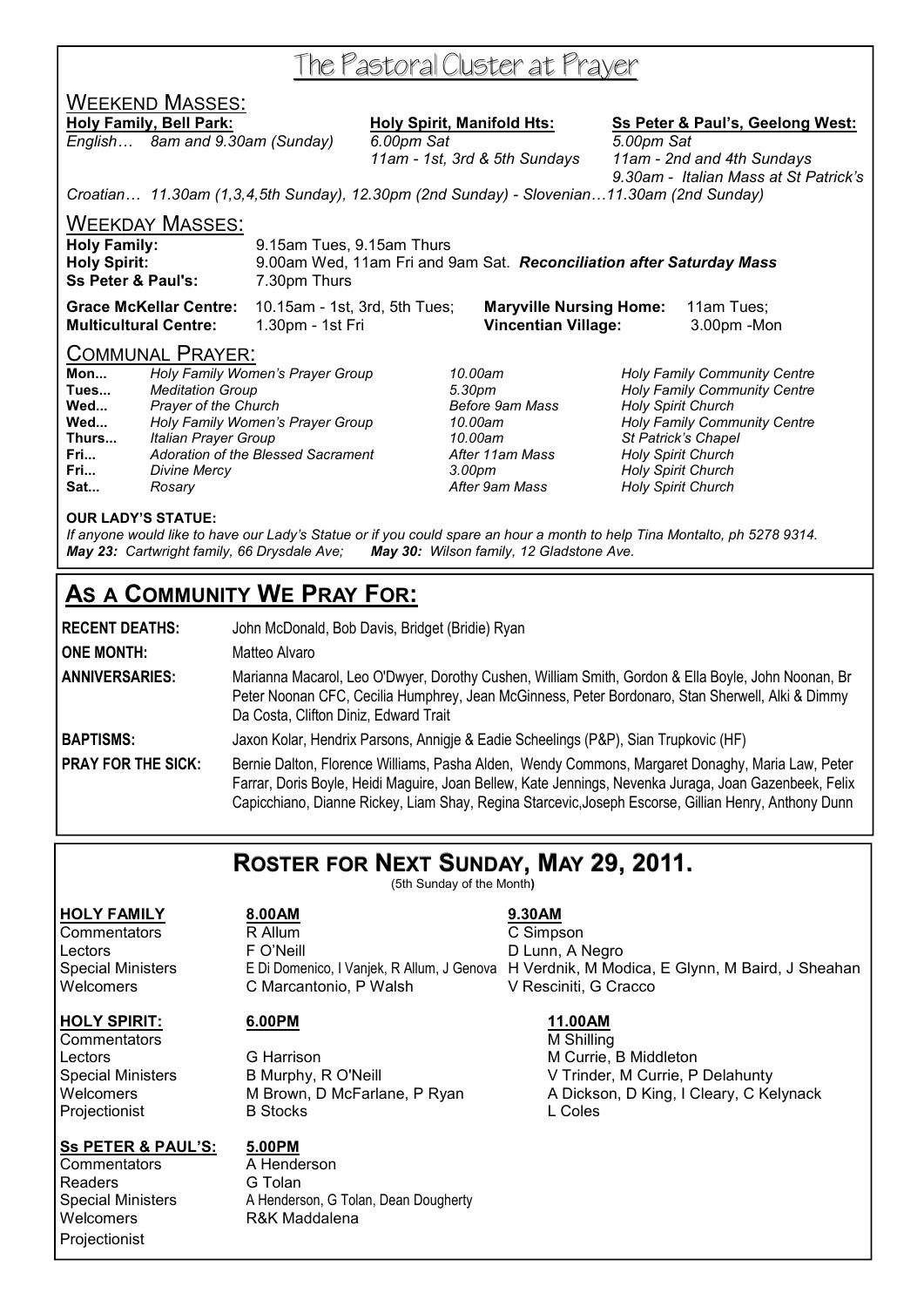# LITURGY AND PRAYER IN THE CLUSTER



#### **THANKSGIVING:**

Thank you to all who contribute regularly, to support our Parish.

**For those who give weekly & monthly**, the next set of Thanksgiving envelopes is ready to collect today.

A few people have new numbers, starting on 5th June.

Letters are laid out in street order, regardless of suburb.

♦If you would like to **begin contributing** regularly by envelope or credit card.

♦If you would like to **change your pledge**, or your **frequency** of giving, please fill in a pink form & return to Helen Brislane, Parish Office, or email – helen.brislane@netspace.net.au

Thank you

#### **STEWARDSHIP CORNER** - *Thoughts on Giving*

*"Where I am going you know the way" - Jn 14:4* 

It is often said that Stewardship is a way of life. Stewardship is certainly the way that Jesus taught us to live. However like us, the Apostles seemed to want Jesus to tell them an easier way to get to heaven. But Jesus told them that they knew what they must do. We all know what we must do. We must do the work of the Lord with our time, our talent and our treasure.

#### **EVENING MASS AT Ss PETER & PAUL'S:**

Fr Mick and I would like to introduce an evening Mass at Ss Peter & Paul's this **THURSDAY 7.30PM**. Our motivation is to provide people in the paid work-force an opportunity to attend a weekday Mass, as well as providing an opportunity for Memorial Masses for people whose relatives have died overseas or who are having a "month's anniversary" Mass for a deceased family member. This Mass will be offered for a number of weeks and we will then gauge if it is being well received and that will determine if we continue.

#### **A VOCATION VIEW:**

The new ministry of 'Deacon' is mentioned in today's Scripture. Perhaps the Lord is calling you to assist with the charitable, educational or liturgical needs of the Lord's People today.

#### **FEAST OF MARY HELP OF CHRISTIANS:**

Rosary will be prayed 8.45am at Holy Family Church - all welcome!

#### **MASS FOR REPOSE OF THE SOUL OF FR ANTHONY HALLY:**

Thursday Mass, May 26 at 9.15am, will be offered for Fr Hally, Parish Priest of Holy Family 1975-1980

#### **PASTORAL CLUSTER LITURGY MEETING:**

7.30pm Tuesday May 24 at the Pastoral Cluster Community Centre. The focus of the meeting will be a review of the Easter Ceremonies and the implementation of the Revised Liturgy.

#### **ANAM CARAMARKET - FOR BUYERS AND SELLERS:** Looking to buy a car? Wanting to sell your present car? Sellers and potential buyers can find each other at the **Anam**

**CaraMarket** held each Saturday, 9am to 3pm, beginning Saturday May 28 at the Haymarket Car Park in Myers St Geelong.

Only \$10 per vehicle displayed; no charge for potential buyers or 'tyre-kickers'.

Full details and registration at anamcarahousegeelong.org.au

Pay via the website or cash at the Myers St entrance.

All proceeds will assist the charitable work of Geelong's Hospice, Anam Cara House, located directly behind the Haymarket Car Park.

# Recurring Activities in the Cluster:

|                                                                                                                                                                                                                                                                                                 | Holy Family BBQ lunch -<br>Holy Family Women's Group -<br>St Vincent de Paul - | Third Sunday of each month at the Community Centre from 12noon a BBQ lunch BYO to share<br>First Monday evening of each month at the Community Centre 7.00pm<br>Holy Family meet 1st and 3rd Tuesdays at the Community Centre, 7.30pm<br>Ss Peter & Paul's meet 2nd and 4th Thursdays 2pm in the Small Hall<br>Holy Spirit meets 1st and 3rd Tuesdays 7.00pm in Holy Spirit Hall |                                                                    |  |
|-------------------------------------------------------------------------------------------------------------------------------------------------------------------------------------------------------------------------------------------------------------------------------------------------|--------------------------------------------------------------------------------|----------------------------------------------------------------------------------------------------------------------------------------------------------------------------------------------------------------------------------------------------------------------------------------------------------------------------------------------------------------------------------|--------------------------------------------------------------------|--|
|                                                                                                                                                                                                                                                                                                 | <b>Baptism Preps -</b>                                                         | 2nd and 4th Mondays 7.30pm in the Community Centre                                                                                                                                                                                                                                                                                                                               |                                                                    |  |
|                                                                                                                                                                                                                                                                                                 | Children's Liturgy -                                                           | Holy Family -                                                                                                                                                                                                                                                                                                                                                                    | 1st and 3rd Sunday at 9.30am Mass (during school term)             |  |
|                                                                                                                                                                                                                                                                                                 |                                                                                | Holy Spirit -                                                                                                                                                                                                                                                                                                                                                                    | 1st and 3rd Sundays at 11am Mass (during school term)              |  |
|                                                                                                                                                                                                                                                                                                 |                                                                                | Ss Peter & Paul's-                                                                                                                                                                                                                                                                                                                                                               | 2nd and 4th Sunday at 11.00am Mass (during school term)            |  |
|                                                                                                                                                                                                                                                                                                 | Playgroup -                                                                    | Holy Spirit School -                                                                                                                                                                                                                                                                                                                                                             | Monday 9.30am-11.30am. 0-3 years Indoor/outdoor play. Ph 5229 8298 |  |
|                                                                                                                                                                                                                                                                                                 | Manifold CWL -                                                                 | Holy Spirit Hall, First Tuesdays in the month                                                                                                                                                                                                                                                                                                                                    |                                                                    |  |
|                                                                                                                                                                                                                                                                                                 | Italian Mass -                                                                 | First Thursday of the month in St Patrick's Chapel                                                                                                                                                                                                                                                                                                                               |                                                                    |  |
|                                                                                                                                                                                                                                                                                                 | <b>Catholic Deanery Solo Group -</b>                                           | Dinner at Desma's every 1st Tuesday of the month at 6.30pm. Bookings phone 5278 2712.                                                                                                                                                                                                                                                                                            |                                                                    |  |
|                                                                                                                                                                                                                                                                                                 | Ss Peter & Paul's Luncheon -                                                   | Second Sunday of each month, 12noon in the small Hall.                                                                                                                                                                                                                                                                                                                           |                                                                    |  |
|                                                                                                                                                                                                                                                                                                 | <b>Catholic Diners' Club -</b>                                                 | Second Tuesday of each month, 6pm at Dromoland. Dinner & Guest speaker. Ph Terry on 5221 7339                                                                                                                                                                                                                                                                                    |                                                                    |  |
| If you wish to know more about these groups, as well as about our Sacramental Program for children in non-Catholic schools, our<br>Baptism and Wedding procedures, our Partnership with the Columbans in the Philippines and so on, please visit our webpage:<br>www.pastoralclustergeelong.org |                                                                                |                                                                                                                                                                                                                                                                                                                                                                                  |                                                                    |  |

*\_\_\_\_\_\_\_\_\_\_\_\_\_\_\_\_\_\_\_\_\_\_\_\_\_\_\_\_\_\_\_\_\_\_\_\_\_\_\_\_\_\_\_\_\_\_\_\_\_\_\_\_\_\_\_\_\_\_\_\_\_\_\_\_\_\_\_\_\_\_\_\_\_\_\_\_\_\_\_\_\_\_\_\_\_\_\_\_\_\_\_\_\_\_\_\_\_\_*